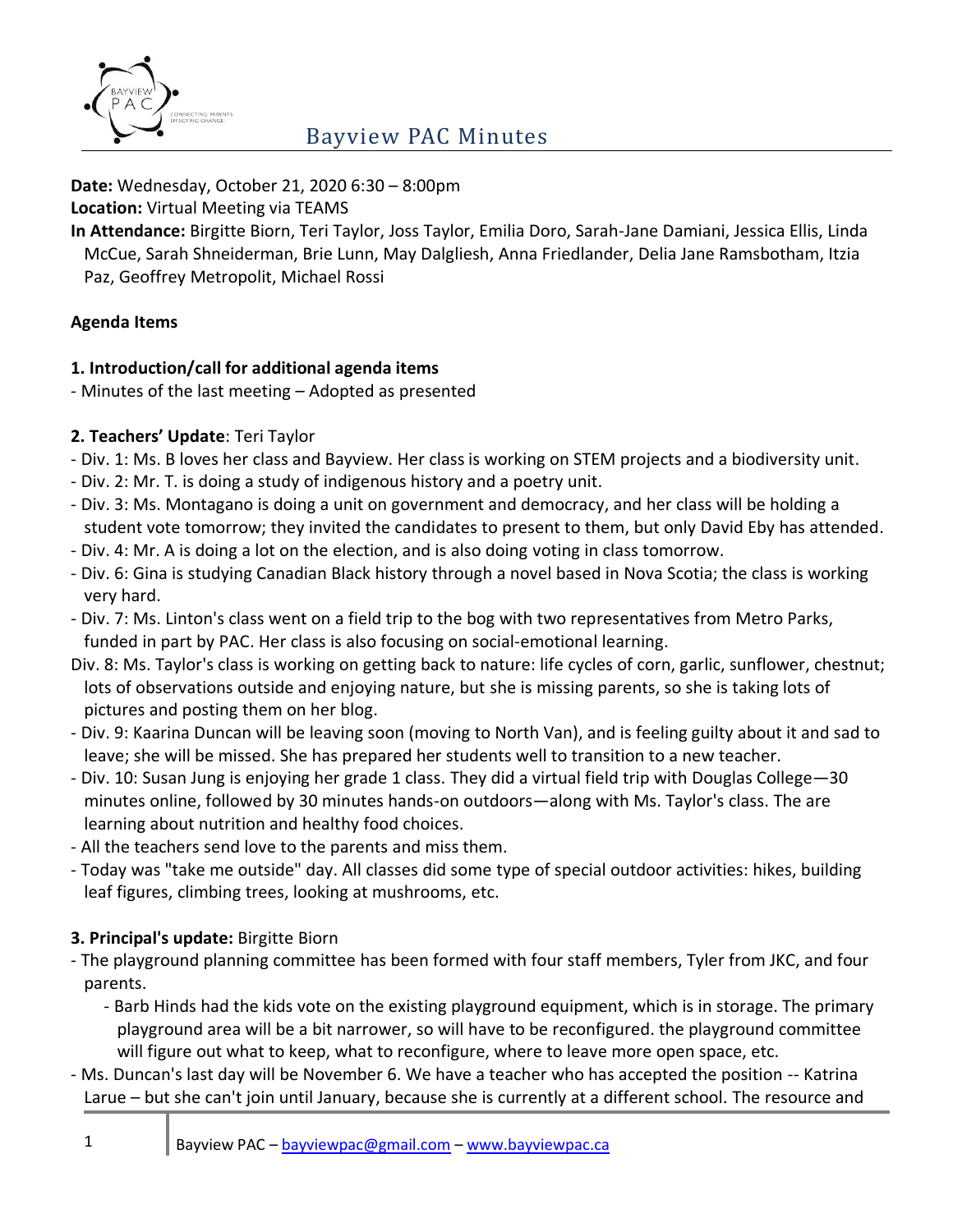

support teachers assigned to her class will remain the same throughout the two transitions with the temporary teacher, to provide some continuity.

- Ms. Whitelaw is on leave until December; **Xozia Cassey** is filling in.
- Leanne (SSA) will also be away until December. Svetlana will stay on to fill in until she's back.
- The meet-the-staff video was great. Some teachers did more narration and detail about what is in the classroom, and that was really nice [Joss's comment]. Maybe next time we could do a separate video by each teacher, for that teacher's class? Also, a short intro would be nice [Delia-Jane's comment].
- Federal COVID funding (\$10 per student) will partly go toward outdoor learning; some of this could go toward the outdoor sitting pads
	- Schools have been asked to apply for additional money from the pot of federal funds; a covered play structure is one of the things that could be applied for. Birgitte asked for a covered walkway, or, as second choice, a covered play area.
- Emilia is now one of our noon-hour supervisors (both of our supervisors are now Bayview parents!).
- Daniel from Rhythm Resource is working on virtual options for a drumming workshop; he got in touch with Ebru Montagano. He did a proposal for a 2-week virtual session, but it was very expensive (about \$7000 for the two weeks). Birgitte wonders if he could do a sample session with just one class, to see how it goes. We could get a \$500 Art Starts grant from the district for this.
- Student/parent conferences will be next week, online or by phone. We'll see how it goes!
- Lynch bus lines will be reminded several times about the early dismissals.
- The K classes got their bus lineup perfect this afternoon, for the first time!
- Question from Joss: you were going to order playground play equipment? [Answer:] The balls and skipping ropes have arrived, and Emilia has seen some of them in action. Once all are labeled, they will go out, probably tomorrow. The kids are enjoying them.

# **4. New School: Michael Rossi** [joined the meeting at this point]

- There are no particular updates right now, beyond last meeting's updates from Kent. If there are any questions, Michael will try to answer to find answers for them.
- Reminder: be sure to keep Birgitte CC-ed on any emails we send to Michael, so that she knows what's up when Michael consults with her.
- We need to prioritize items on the new-school wish list.
	- for deciding this, we need to figure out what needs to have money available right away (e.g., we had to have the kiln vent money in advance of construction).
	- Playground surfacing and equipment should be prioritized because they need to go in right away.
	- Leave learning-commons furniture for later: we can use the school without it, and the teachers want to live in the space for a bit first anyway.
- David Richardson donated \$5000. and is also running a challenge to other real estate agents to match funds for interior furniture "to make Bayview feel like home."
- The wiring for short-throw projectors will be in place in every room, so we don't have to procure projectors before building completion.
- Sound system and scoreboard in the auditorium: Michael will ask Kent if that wiring will be in place even if we haven't yet secured the funding for the equipment.
- The kiln vent has now been funded, by a grant from the Wayne Ngan foundation.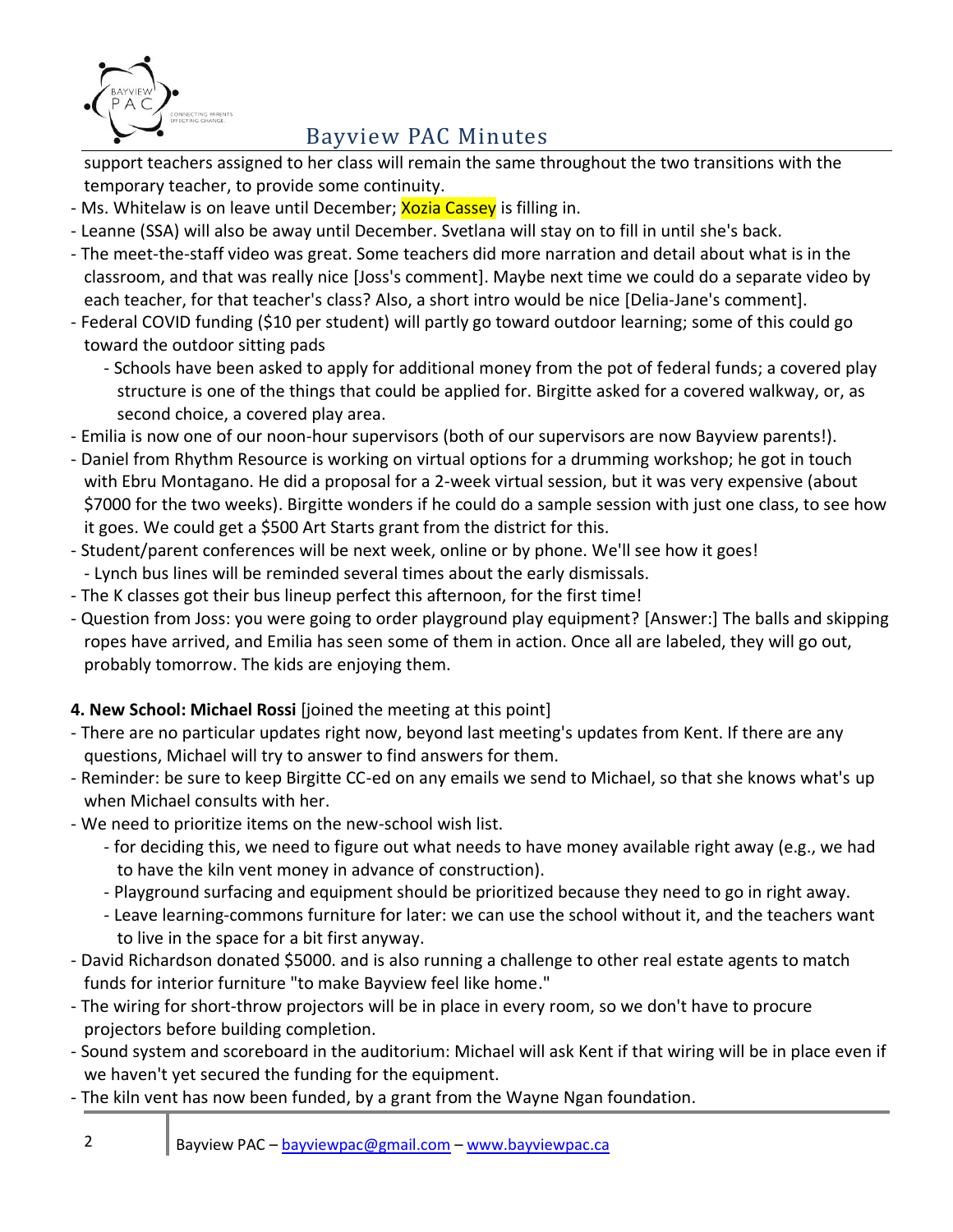

#### - Playing field:

- If we were to find funding for artificial turf, would VSB maintain it? Michael has a query in regarding this, and will forward the answer to Birgitte when it comes (in the next day or two).
- Michael notes that when dogs are on artificial turf, there will be lots of pee on it, and a couple of parents noted that artificial turf gets very stinky when dog pee is on it.
- A query came to Kelly from a parent: how about having a portion of the field with rubber on it, for stuff like hopscotch, etc. But this type of change could necessitate a change order, which would slow things down considerably. And would we want to cut down the overall size of the field, for activities such as soccer?
- How about real grass? It would likely turn into a mud pit, but that is still better than gravel. It would cost about \$32K additional, and the money would be needed next February.
- There are grants out there for greening spaces.

- The committee for outdoor planning has been formed.

### **Fundraising Update:** Kelly Ryan

- Kelly needed numbers/dimensions from plans for the new school and grounds in order to fill out some of the grant applications; she received them today—thank you!
- Is there a specific provider of rubberized playground surfaces preferred by VSB? Habitat (playground company) seems to be willing to help a lot with grant writing, but they need to know first if they would be picked as the provider. Michael will ask the grounds department head about this.
	- Per Kelly's research, Marathon seems to be the main provider of poured rubber surfaces in the area (they are used, e.g., by Habitat playgrounds).
	- There are lots of grants for the rubber surfacing, because it's made of recycled tires—the Habitat contact says the grants are pretty easy to get.
	- \$16-20 per square foot, but with grants, it could be feasible.
	- It's a chicken-and-egg problem: in order to get numbers from providers, you have to commit to them.
	- -Michael says: Marathon is used by VSB (being used at Nelson Elementary), so that should be ok.
	- for grant writing, we need to decide how much of the surface to be rubber, how much not.
- Birgitte asks: can we get a better estimate of the cost of the tech equipment and installation? The number that Nelson Elementary gave Birgitte sounded like a huge amount. VSB requires a specific type of projector, so they need to give us that info and estimate.
- Some of the new schools are using their multipurpose room as their performance/assembly space, but we will probably use the gym, so the sound system would go in there
- Brick Campaign update: \$4,750 so far, and we have a match from a donor, so we're at \$9500.
- Thank you, Michael, for joining our meeting.

# **5. Treasurer's Update:** Emilia Doro

- Regular account balance: \$ 26,427.63
- Term deposits: 3-year term \$ 15,375; cashable \$10,000 (for the kiln), annual nonredeemable \$15,000
- Gaming account: \$ 6,535.71

#### **6. Events:**

#### **- Halloween Events/Orders:** Emilia Doro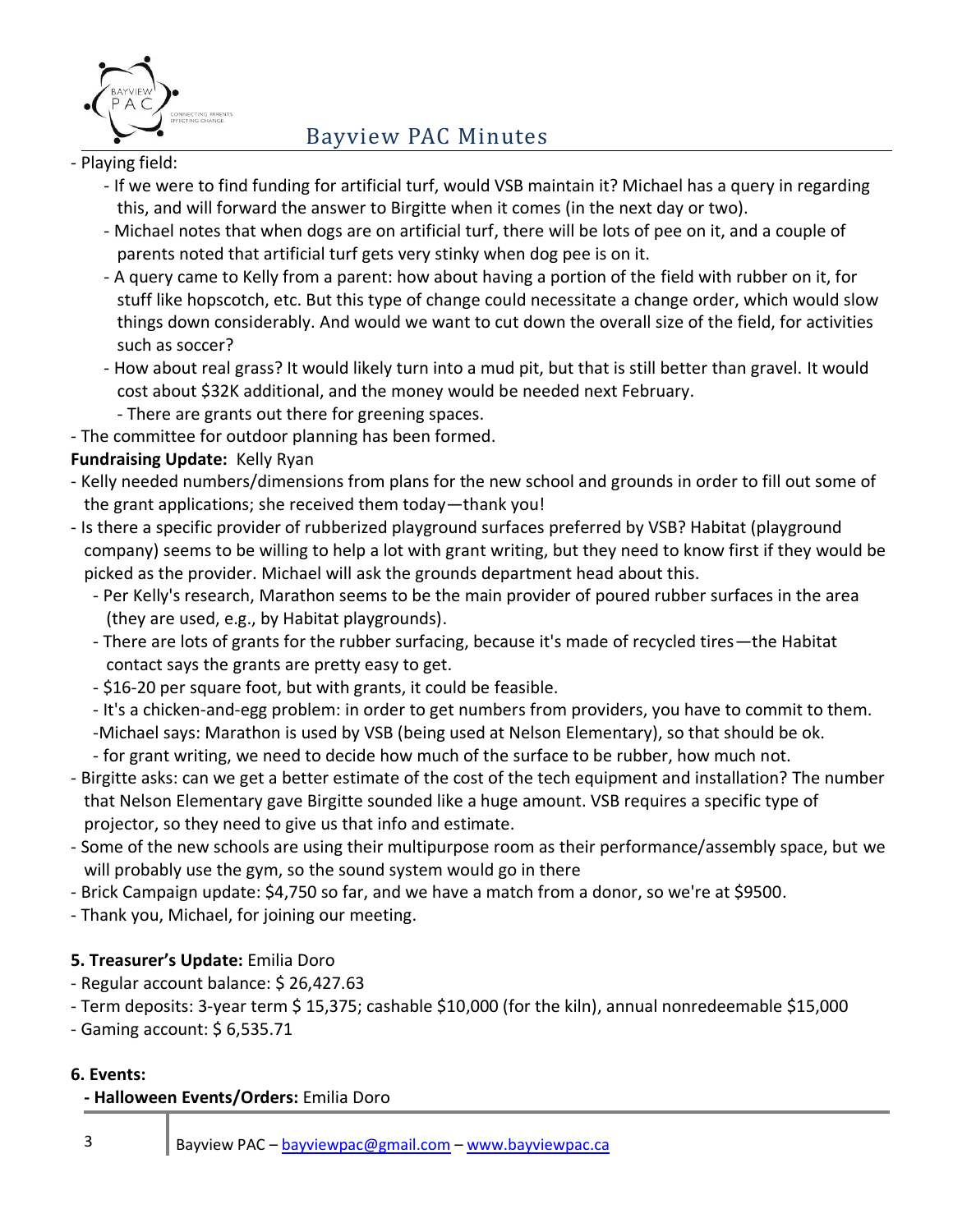

- There will be no pumpkin carving, but some teachers are doing their own activities.
- We are having a sale of pumpkins, gourds, and candy necklaces; 54 necklaces, 28 pumpkins sold so far.
- Joss has set up an ordering platform on the PAC website.
- Necklaces will be distributed on October 30.
- Thank you, Emilia, for organizing this and giving some festive options in the absence of events!

### **- Holiday Market/Orders:** Emilia Doro

- No in-person craft market this year, but we will do all our usual orders for tea, coffee, chocolates, Okanagan Wine Shop, wreaths, Xmas trees, poinsettias, etc.
- We will send out an order form and have online ordering
- We're not sure yet how to distribute the items.
- We will see if we can put together a virtual market with the craft vendors who have attended the market in the past.
- Emilia would love to have volunteers for coordinating, especially any with younger children, who could provide continuity for the market once Emilia's kids have graduated.

# **7. Holiday Support for Hastings School:** Joss Taylor

- Hastings is our sister school, and we historically have provided holiday gift hampers to families, to support those in need.
- Last year, we bought and distributed gift cards to various businesses, as per preferences of the families at Hastings School (almost \$3000 worth). They were very grateful.
- We should coordinate this more in advance than last year. Joss will start working on it.

#### **8. Bayview Spirit Wear and Merchandise Sale Update:** Joss Taylor

- The first sale was masks only, then we held another sale with a wide variety of spirit wear. New this year: athletic "dry-fit" t-shirts, and toques; both were popular. We made a total profit of \$1,232.
- The new provider, Martket Branding, has been great to deal with—excellent service and assistance on all levels.
	- T-shirt costs were a bit higher, but everything else was lower-cost than with past providers.
- Several parents have inquired about doing another sale in November. We would need to meet order minimum requirements, so we could end up with surplus stock.

#### **9. Open PAC roles:**

- Class reps: the online form for opting in to PAC emails includes a call for class reps.
- Each teacher needs a parent to serve as liaison with that class's parents. The main role of the class rep ends up being to organize holiday and end-of-year gifts for the teachers. Depending on the teacher, the other duties vary.

#### **10. New Business**

- Joss: people want resources on talking to kids about technology. "Screenagers" – a movie about dealing with teenagers and technology—has been made available to the public for free during the pandemic.